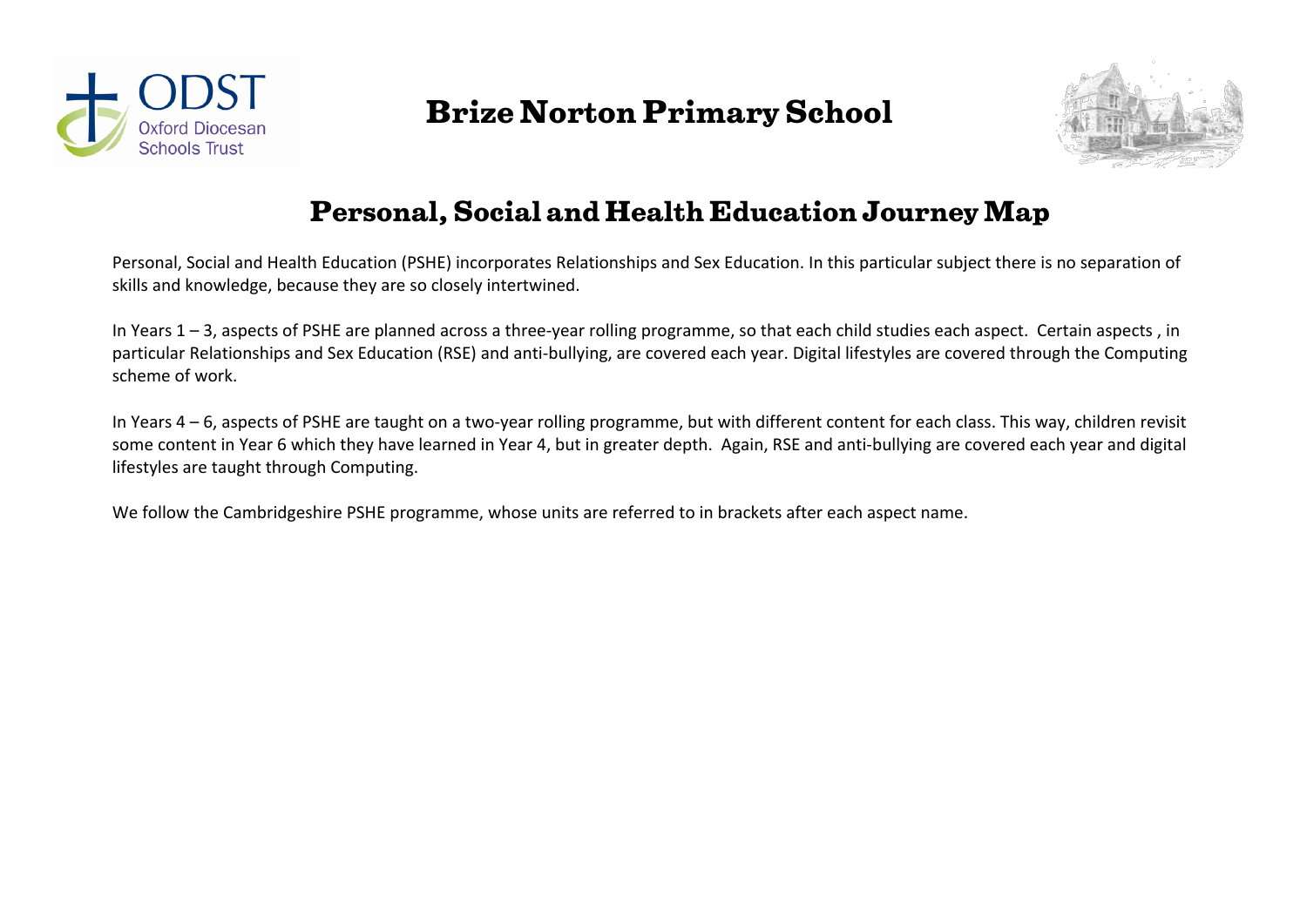

## **Brize Norton Primary School**



| $\mathbf{Y}\mathbf{e}\mathbf{a}\mathbf{r}\mathbf{s}\mathbf{1}\mathbf{-3}$   | <b>Autumn1</b>                                                                                                                             | <b>Autumn 2</b>                                                                                                             | <b>Spring 1</b>                                                              | <b>Spring 2</b>                                                                                 | <b>Summer1</b>                                                                        | Summer 2                                                                                                                                           |
|-----------------------------------------------------------------------------|--------------------------------------------------------------------------------------------------------------------------------------------|-----------------------------------------------------------------------------------------------------------------------------|------------------------------------------------------------------------------|-------------------------------------------------------------------------------------------------|---------------------------------------------------------------------------------------|----------------------------------------------------------------------------------------------------------------------------------------------------|
| <b>Journey Plan</b><br>A<br>$2021 - 22$<br>$2024 - 25$                      | Myself and My<br>Relationships<br>Beginning and<br>Belonging<br>(MMR BB 1/2)<br>Digital Lifestyles<br>covered through<br>computing lessons | <b>Myself and My</b><br>Relationships<br>Anti-bullying<br>(MMR AB 1/2<br>spread over 2<br>years)<br>+ Anti-bullying<br>week | Citizenship<br>Rights, rules and<br>responsibilities<br>(CITRR 1/2)          | Citizenship<br>Financial capacity<br>(EW FC 1/2)                                                | <b>Healthy &amp; Safer</b><br>Lifestyles<br>Personal Safety<br>(HSL PS 1/2)           | <b>Healthy &amp; Safer Lifestyles</b><br>Relationships and Sex<br>Education<br>(HSL RS1, 2, 3 taught in<br>individual year groups)                 |
| <b>Journey Plan</b><br>B<br>$2022 - 23$<br>$2025 - 26$                      | Myself and My<br>Relationships<br>My Emotions<br>(MMR ME 1/2)<br>Digital Lifestyles<br>covered through<br>computing lessons                | <b>Myself and My</b><br>Relationships<br>Anti-bullying<br>(MMR AB 1/2<br>spread over 2<br>years)<br>+ Anti-bullying<br>week | Citizenship<br>Working together<br>(CIT WT 1/2)                              | <b>Healthy &amp; Safer</b><br>Lifestyles<br><b>Managing Safety</b><br>and Risk<br>(HSL MSR 1/2) | <b>Healthy &amp; Safer</b><br>Lifestyles<br>Drug Education<br>(HSL DE 1/2)            | <b>Healthy &amp; Safer Lifestyles</b><br>Relationships and Sex<br>Education<br>(HSL RS1, 2, 3 taught in<br>individual year groups)                 |
| <b>Journey Plan</b><br>C<br>$2023 - 24$<br>$2026 - 27$                      | Myself and My<br>Relationships<br>Family and Friends<br>(MMR FF 1/2)<br>Digital Lifestyles<br>covered through<br>computing lessons         | <b>Myself and My</b><br>Relationships<br>Lost and Found<br>(ENR LF 1/2)<br>+ Anti-bullying<br>week                          | Citizenship<br>Diversity and<br>Communities<br>(CITDC 1/2)                   | Myself and My<br>Relationships<br>Managing change<br>(MMR MC 1/2)                               | <b>Healthy &amp; Safer</b><br>Lifestyles<br><b>Healthy Lifestyles</b><br>(HSL HL 1/2) | <b>Healthy &amp; Safer Lifestyles</b><br>Relationships and Sex<br>Education<br>(HSL RS1, 2, 3 taught in<br>individual year groups)                 |
| Years $4 - 6$                                                               | <b>Autumn1</b>                                                                                                                             | <b>Spring 1</b>                                                                                                             | <b>Spring 1</b>                                                              | <b>Spring 2</b>                                                                                 | Summer 1                                                                              | Summer 2                                                                                                                                           |
| <b>Journey Plan</b><br>A<br>$2021 - 22$<br>Journey Plan<br>C<br>$2023 - 24$ | Myself and My<br>Relationships<br>Beginning and<br>belonging<br>(MMR BB 3/4 and<br>5/6)                                                    | Citizenship<br>Working together<br>(CIT WT 3/4 and<br>5/6)<br>+ Anti-bullying<br>week                                       | Citizenship<br>Rights, rules and<br>responsibilities<br>(CIT RR 3/4 and 5/6) | <b>Healthy &amp; Safer</b><br>Lifestyles<br>Personal Safety<br>(HSL PS 3/4 and<br>5/6)          | <b>Healthy &amp; Safer</b><br>Lifestyles<br>Drug Education<br>(HSL DE 3/4 and<br>5/6) | <b>Healthy &amp; Safer Lifestyles</b><br>Relationships and Sex<br>Education<br>(HSL RS 4, 5 and 6 - Each<br>year group to be taught<br>separately) |